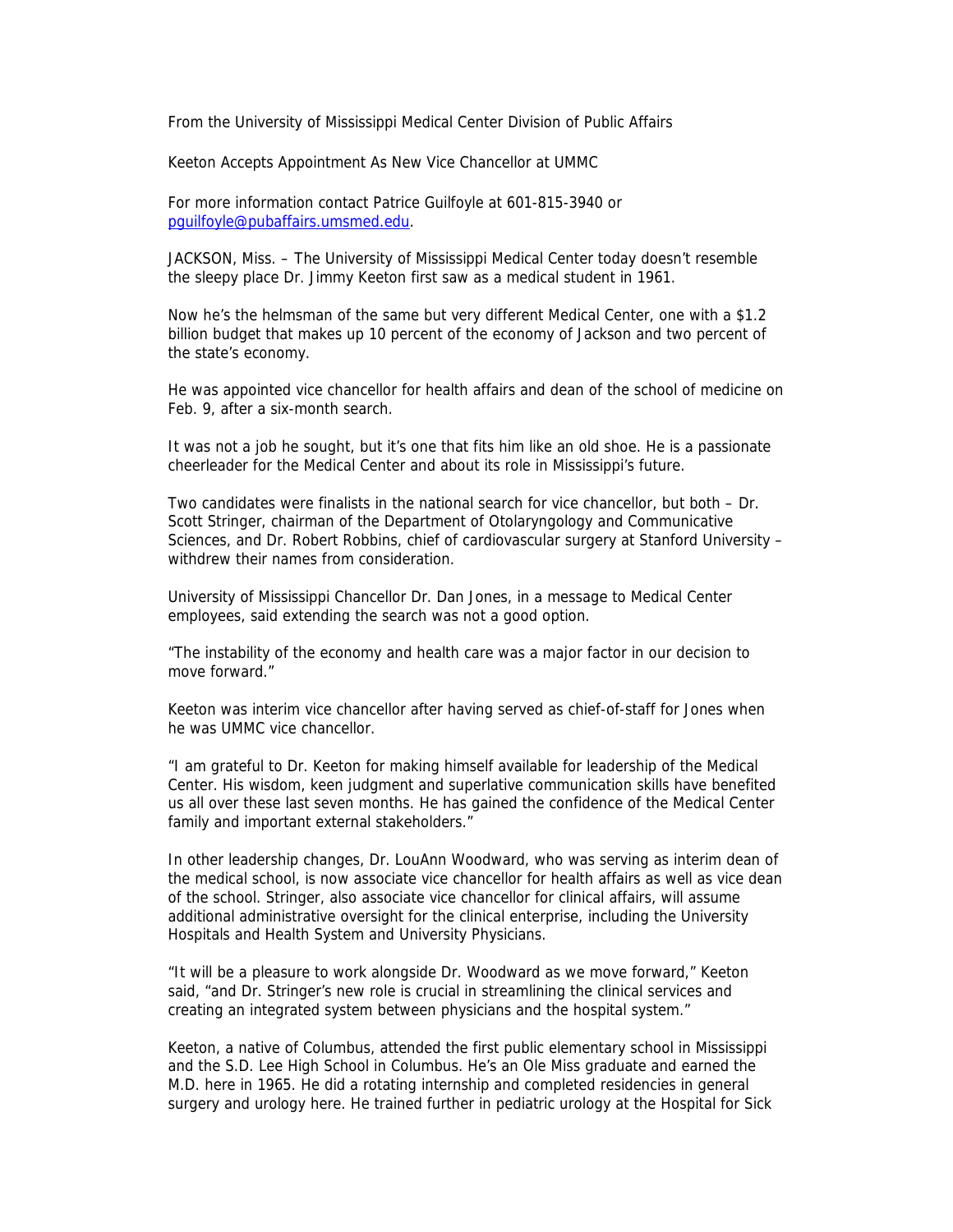Children in London and was a lieutenant commander in the U.S. Naval Hospital in Great Lakes, Ill.

Back in Jackson, he was on the surgery faculty from 1973-75 and was in private practice in Jackson for 27 years. He returned to the full-time faculty in 2000 and was named Jones' chief of staff in 2007. He's been interim vice chancellor for nearly a year.

"I've had experience in all kinds of health-care delivery systems – at the VA, in the Navy, in community hospitals, in private practice and in this teaching institution," Keeton said. "I think that experience gives me a certain advantage in working toward our role in ending health disparities in the state.

"That's our fourth mission – beyond the traditional ones of education, research, and patient care – but we have to know how to work with other systems that also are committed to better health care. We're already in partnership with the Mississippi Department of Health, the Federally Qualified Health Centers, the Delta Health Alliance and hospitals in Tupelo, Pascagoula, Meridian and Hattiesburg.

"We can't wait for the federal government to do it for us. We have to do it ourselves." This Medical Center, he believes, belongs to all of Mississippi. "We're for everybody, not just the people in Jackson." He wants people to understand "what a special place" this is. "It's true that we're the safety-net hospital for the state, but we should also be viewed as a target industry. The 2,500 physicians in the state we've already trained have a \$3.5 billion economic impact on the state. And the \$170 million we get from state appropriations all goes to our educational programs."

Education is the Medical Center's number one responsibility, he said.

"When we face budget restrictions from the legislature, we just have to find other ways to make up the difference. We can't compromise the quality of the programs we offer."

The still-youthful Keeton, who was planning to retire at 62, then at 65, then at 70, keeps being called back into service. "I will stay here as long as I'm needed." He adds that he has the genes to persevere. "My father was healthy until he died in his sleep at 94."

In some ways his job as vice chancellor may be easier than his job as interim. "When I was interim, I didn't have a Jimmy Keeton." As permanent head of the institution, he will have both Dr. Mart McMullan and Dr. Claude Brunson acting in the roles of chief-of-staff.

"I'm excited about this job and at peace because we have a great leadership team in place. Everything will be fine."

But the leadership is just part of the equation, according to Keeton.

"Every one of our 8,500 employees is doing something important for Mississippi, and I want them to know this office appreciates what they do every day."

His wife, Jona, a nurse and family therapist, "has been incredibly supportive" of all his decisions, even this one, which postpones his retirement once again.

"She shares my passion for the Medical Center and knows how important it is to Mississippi."